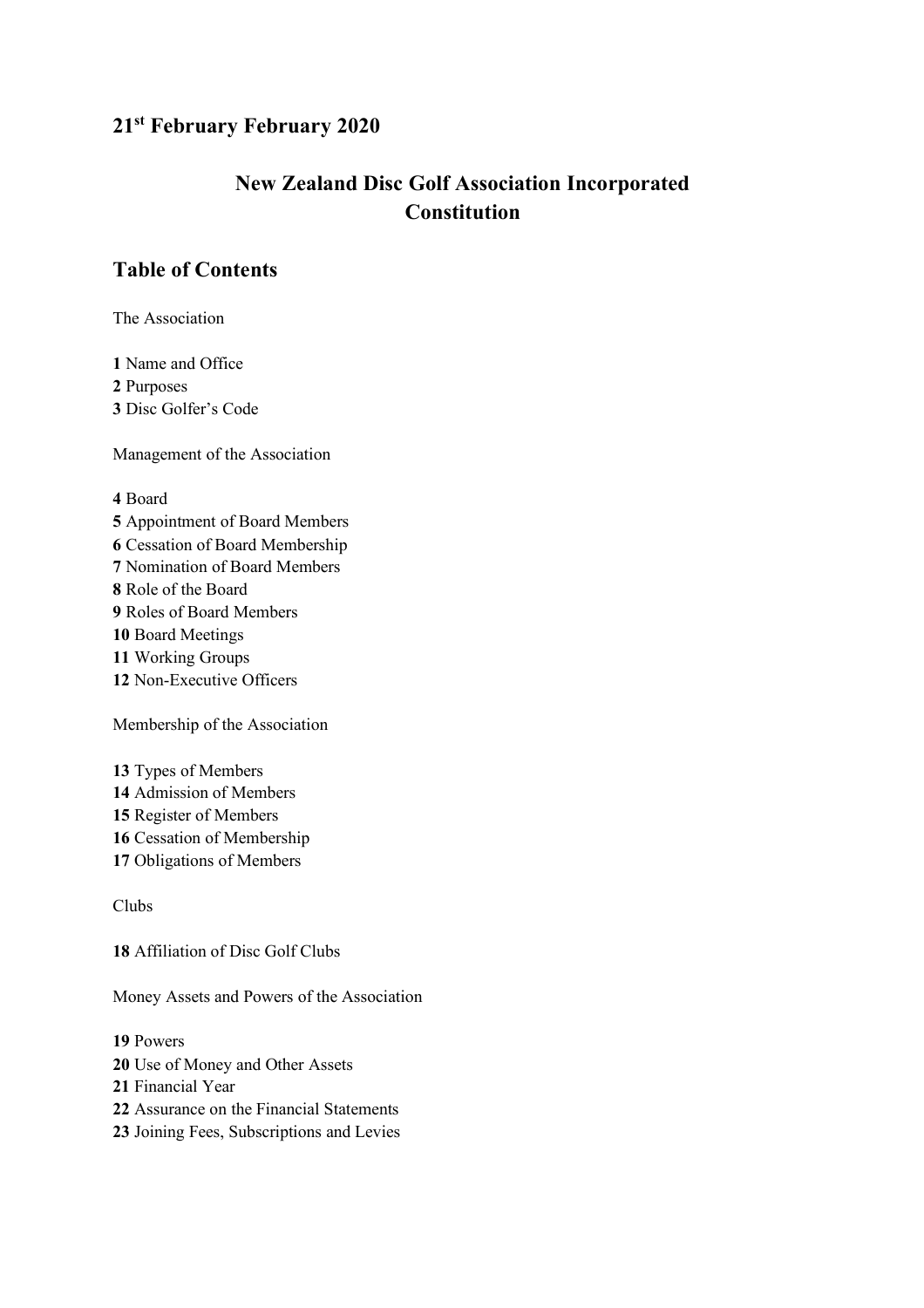Conduct of Meetings of the Association

Meetings of the Association Adjournment of Meetings Motions Voting Altering the Constitution

Disfunction of the Board

Remedies Available to Members

Conflict of Interest

Conflict of Interest

Winding Up

Winding Up of the Association

Other Matters

 Bylaws Common Seal Definitions, Interpretations and Matters not Covered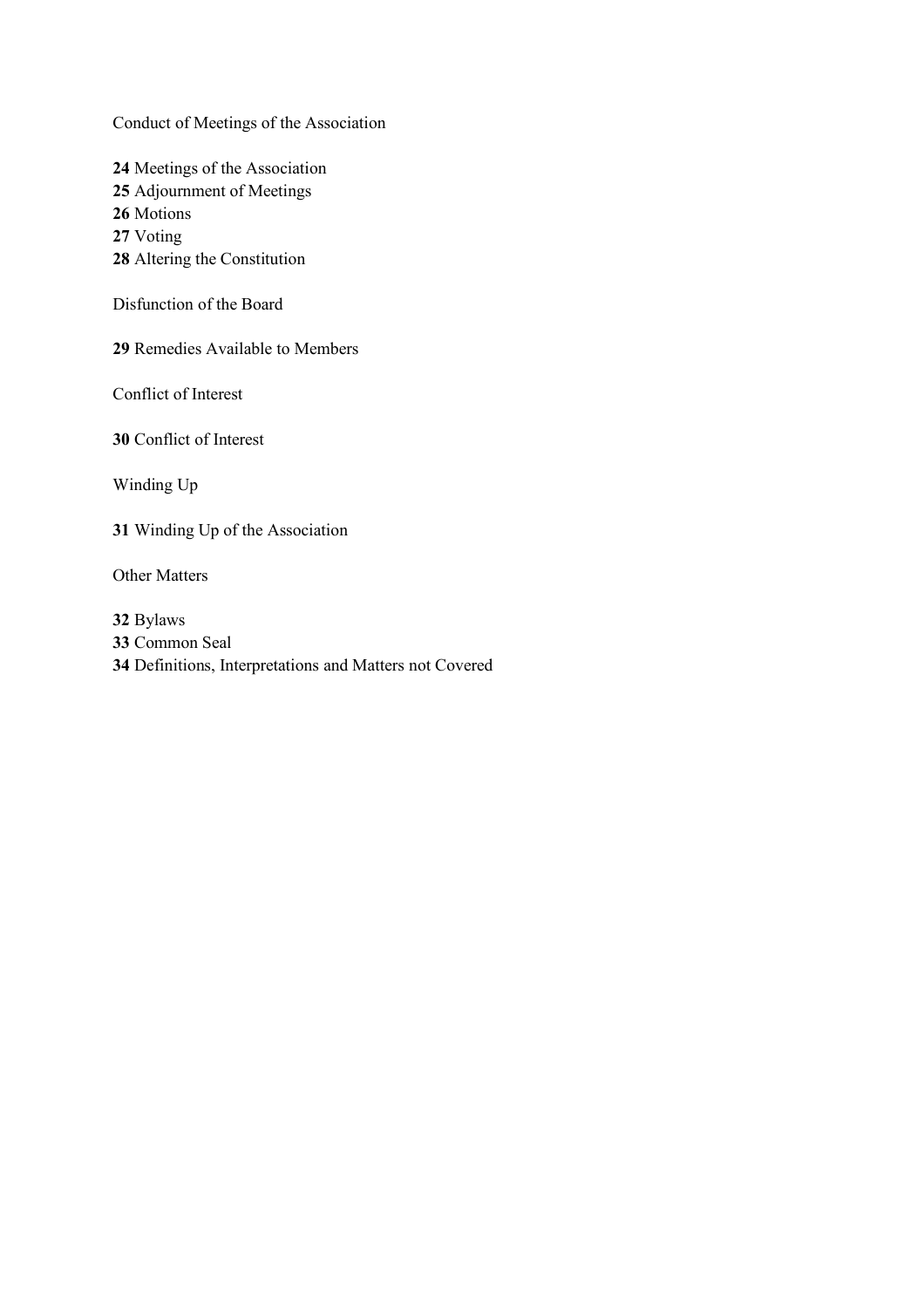## **1. Name and Office**

1.1 The name of the Association is New Zealand Disc Golf Association Incorporated (hereinafter "the Association").

1.2 The Registered Office of the Association shall be such address as determined by the Board from time to time.

## **2. Purposes**

2.1 The purposes of our Association are:

- (a) To be the national and governing body of disc golf in New Zealand.
- (b) To support and encourage the growth and development of disc golf throughout New Zealand.
- (c) To facilitate and support disc golf related events throughout New Zealand.
- (d) To support Members of the Association in their disc golf endeavours.
- (e) To participate in national and international sports federations and similar bodies.
- (f) To educate clubs, players, and members of the public about disc golf safety.
- (g) To do anything necessary or helpful to the above purposes.

2.2 The Association is a not-for-profit organisation. Members of the Association are prohibited from deriving any pecuniary gain, excluding prizes, from any of the Association's properties or activities, except to the extent that such Member may be remunerated by the Association for services rendered to the Association as a full-time or part-time employee, contractor or reimbursed for money paid on behalf of the Association or as otherwise specifically provided for in this Constitution.

## **3 Disc Golfer's Code**

3.1 Members of the Association shall observe (and encourage all players to observe) the international code:

(a) Play smart. *Never throw into a blind area or when players, spectators, pedestrians, or other facility users are within range. Use a spotter.*

(b) Respect the course. *Observe all posted rules. No littering, graffiti, or abuse of equipment or flora.*

(c) Represent the sport. *Be responsible and teach others.*

#### **4 Board**

4.1 The Association shall have a Board of Directors (hereinafter "the Board"), comprising the following persons:

- (a) Chair;
- (b) Secretary;
- (c) Treasurer:
- (d) Deputy Chair;
- (e) Tour Director;
- (f) Outreach Director;
- (g) Communications Director.

4.2 Only Members of the Association may be Directors of the Board.

4.3 Members must be at least 18 years of age at the time of election in order to be appointed to the Board.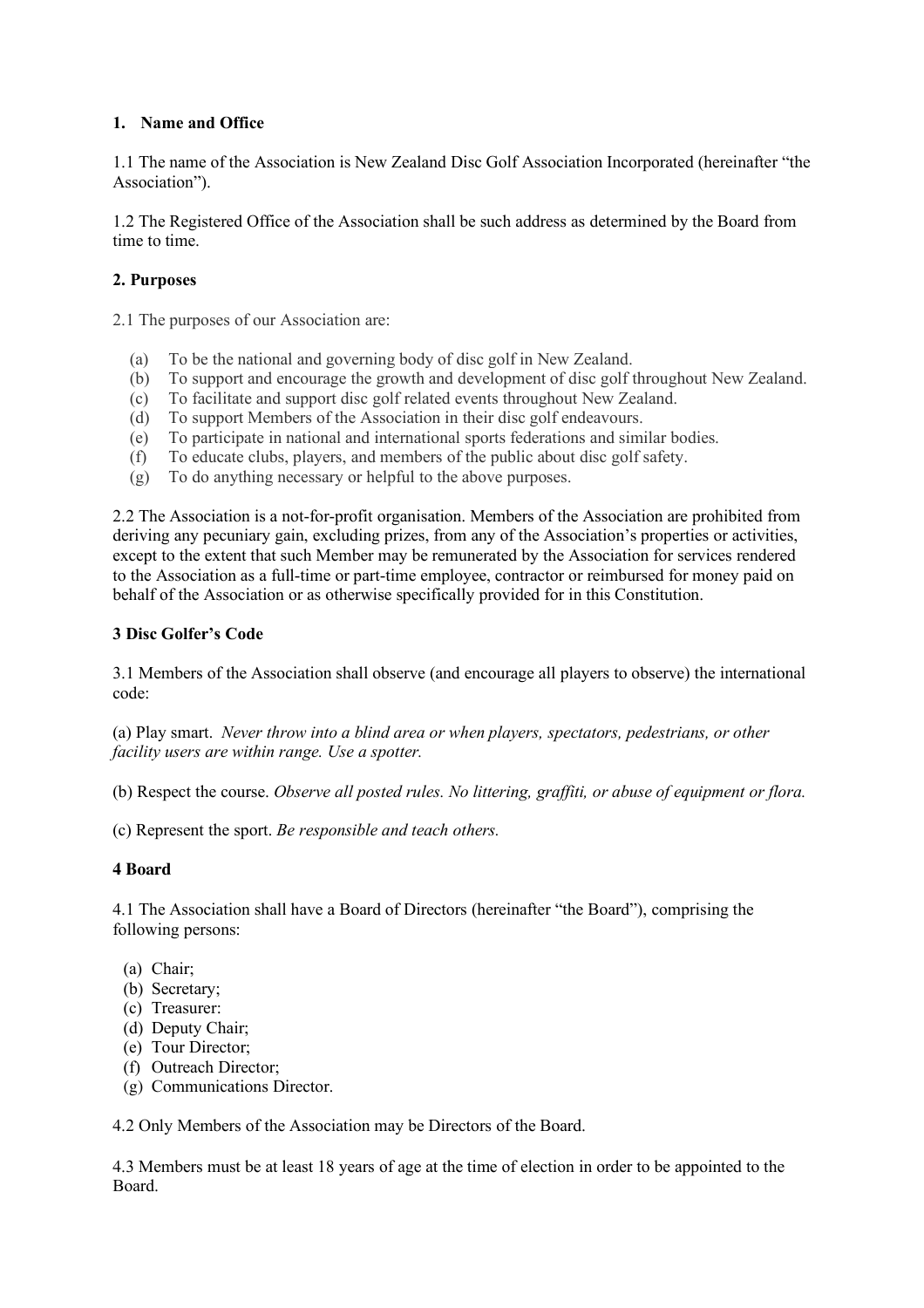4.4 There shall be a minimum of four Directors of the Board (including the Chair, Secretary and Treasurer), and a maximum of seven. Seven shall be the preferred number.

4.5 The core responsibilities of the Chair, Secretary and Treasurer are fixed and must remain separate (a different person must occupy each role). Other responsibilities (or portfolios) may be assigned and re-assigned between any Directors of the Board as the Association sees fit.

#### **5. Appointment of Directors of the Board**

5.1 At an Annual General Meeting or Special General Meeting, the Members shall decide by vote who shall be elected to a specific role on the Board.

5.2 The term of appointment of Directors of the Board shall be until the next Annual General Meeting.

#### **6 Cessation of Board Directorship**

6.1 Persons cease to be Directors of the Board when:

- (a) their term expires; or
- (b) they are removed by majority vote of Members at a Special General Meeting; or
- (c) they resign by giving written notice to the Board.

6.2 If a person ceases to be a Director of the Board, that person must within one month give to the Board all Association documents and property in their possession.

#### **7 Nomination of Board Directors**

7.1 To be eligible for election to the Board, a Member must live in New Zealand (and have the right to do so), be nominated in writing to the Secretary by another Member, and seconded in writing to the Secretary by another Member.

7.2 If the position of Chair, Secretary or Treasurer falls vacant between Annual General Meetings, the Board may appoint any of their number to fill that vacancy until the next Annual General Meeting.

7.3 In the event that the number of elected Board Directors falls below four voting members, or if for any reason the Board is unable to fill the position of Chair, Secretary or Treasurer, the Association shall without undue delay call a Special General Meeting (or if appropriate bring forward the date of the next Annual General Meeting) in order to fill the vacancy or vacancies by election.

7.4 In the event that a Board Director position other than Chair, Secretary or Treasurer falls vacant, the Board may at its discretion co-opt any willing Member to fill the vacant position until the next Annual General Meeting of the Association. A Member so co-opted to the Board shall have no voting rights on the Board.

7.5 In special circumstances (for example unforeseen projects or workload) the Board may at its discretion co-opt any willing Member to the Board on a temporary basis. A Member so co-opted to the Board shall have no voting rights on the Board.

7.6 The positions of Chair, Secretary and Treasurer may not be filled by co-opted Members of the Board, but must be filled by Board Directors elected by Members at an Annual General Meeting or Special General Meeting.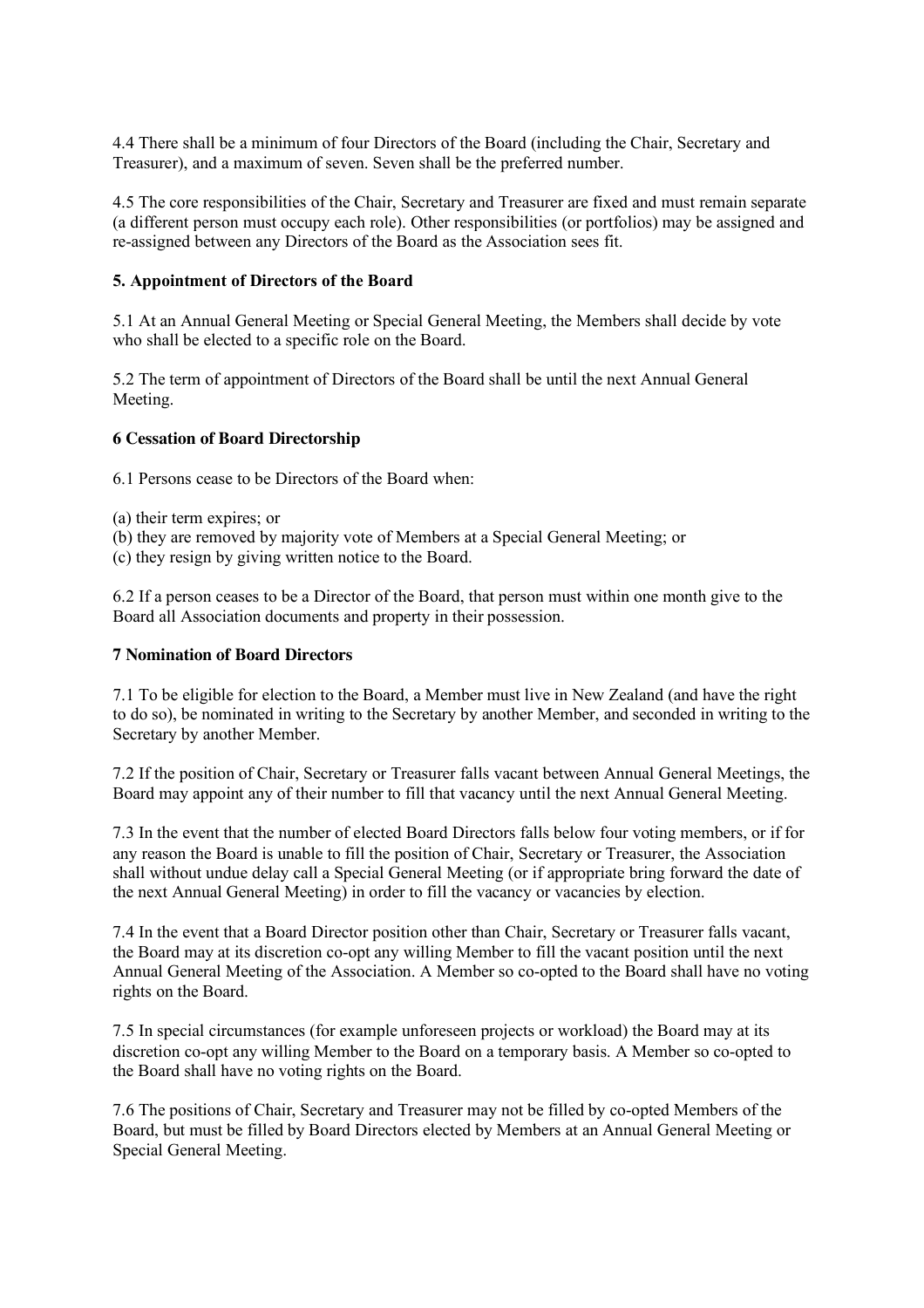7.7 At the first Board meeting following an Annual General Meeting or Special General Meeting at which a Chair has been duly elected or re-elected, the first agenda item shall be a vote of confidence in the Chair.

7.8 The Board may at any time hold a vote of no confidence in the Chair, Secretary, or Treasurer, if requested by two Directors.

7.9 Votes of confidence and no confidence shall be by majority vote of all current Directors. If a Director is not present at a Board meeting to which a vote of confidence or no confidence is brought, their views and vote shall be ascertained before the meeting.

7.10 If the Board votes no confidence in the Chair, Secretary, or Treasurer, that Director shall vacate the position of Chair, Secretary or Treasurer but shall remain a Director of the Board until the end of their term. That Director also has the option to resign. The Board shall immediately elect another current Director to fill the vacated position of Chair, Secretary or Treasurer. If for any reason the Board is unable to do so, it shall call a Special General Meeting (or if appropriate bring forward the date of the Annual General Meeting) in order to fill the vacated position by election by Members.

7.11 If a Chair fails a vote of confidence, or the Board votes no confidence in any of Chair, Secretary, or Treasurer, then Members and the general public shall be informed immediately by the Board (e.g. by display on the Association's website).

## **8 Role of the Board**

8.1 Subject to this Constitution, the role of the Board is:

(a) to administer, manage and control the Association;

(b) to carry out the purposes of the Association, and use money or other assets to do so;

(c) to manage the Association's financial affairs, including approving the annual financial statements for approval by Members at Annual General Meetings;

(d) to set accounting policies in line with generally accepted accounting practice;

(e) to delegate responsibility and co-opt Members to the Board as necessary;

(f) to ensure that all Members follow this Constitution;

(g) to recommend how a person becomes a Member of the Association, and how a person ceases to be a Member;

(h) to decide the dates and times for Annual General Meetings and Special General Meetings, and to set the agenda for such meetings;

- (i) to decide the procedures for complaints;
- (j) to set membership fees, subscriptions and levies;

(k) to make rules, regulations and Bylaws as it sees fit.

8.2 The Board has all of the powers of the Association, unless the Committee's power is limited by this Constitution, or by a majority decision of Members at an Annual General Meeting or Special General Meeting.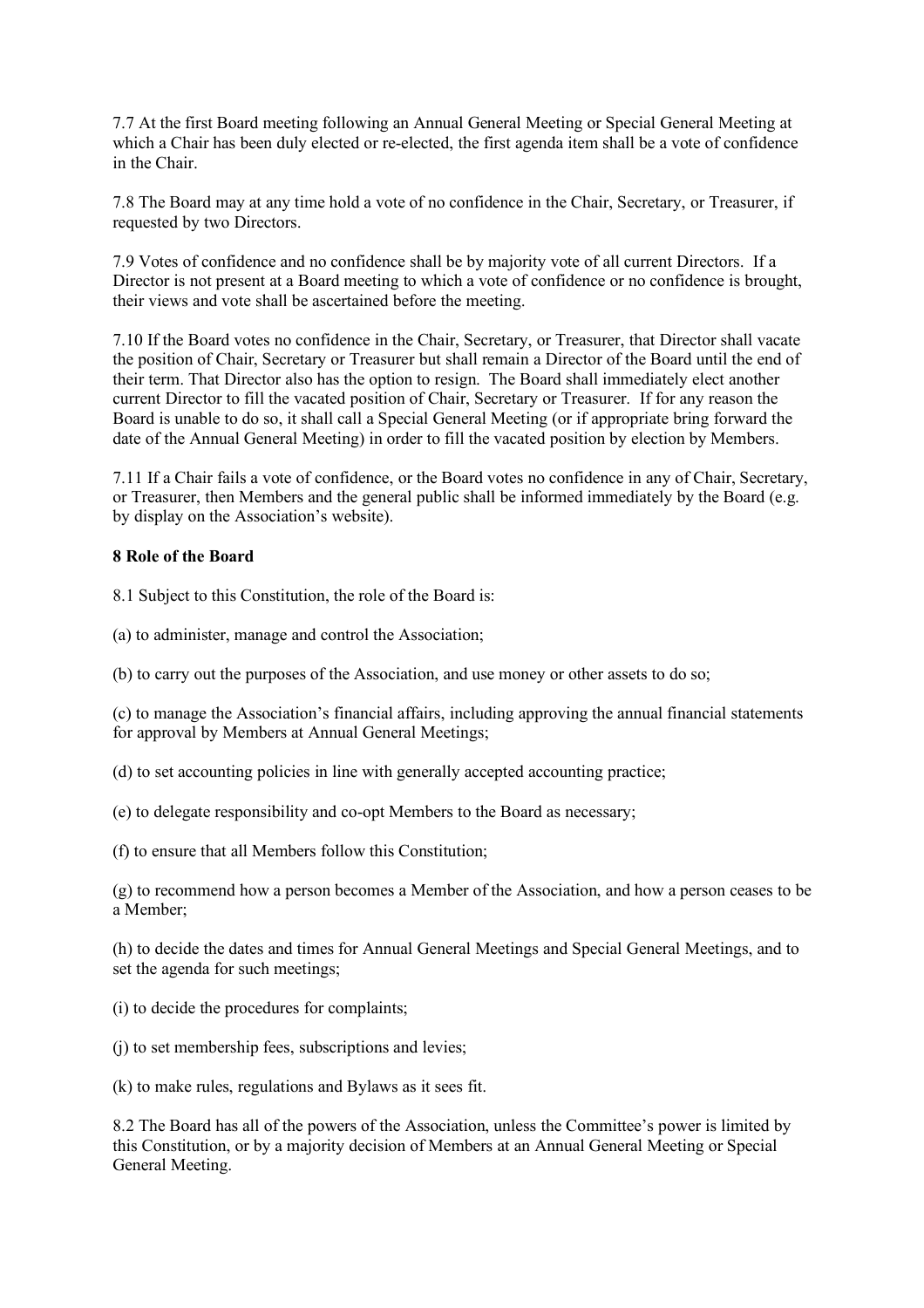8.3 Decisions of the Board bind the Association, unless the Board's power is limited by this Constitution or by a majority decision of Members at an Annual General Meeting or Special General Meeting.

#### **9 Roles of Board Directors**

9.1 The Chair is responsible for:

(a) ensuring that the Constitution is followed;

(b) convening Meetings and establishing whether or not a quorum is present (half or more of the Board at Board meetings; 15 or more Members at a Meeting of the Association);

(c) drawing up and managing the agenda of Meetings;

(d) chairing Meetings, deciding who may speak and when;

(e) overseeing the operations of the Association;

(f) providing a report on the operations of the Association at each Annual General Meeting;

(g) representing the Association to national bodies (e.g. government, media, sponsors), unless otherwise delegated;

(h) setting and guiding plans and strategies of the Association, seeking approval from the Board and Members as appropriate;

(i) helping to ensure that other Directors and Non-Executive Officers have appropriate resources and support for their roles;

(j) to provide leadership in difficult or unforeseen circumstances.

9.2 The Secretary is responsible for:

(a) recording the minutes of Meetings;

(b) keeping the Register of Members, and ensuring it is up to date;

(c) being the custodian of the Association's records, documents, standing policies and books except those required for the Treasurer's function;

(d) ensuring that all correspondence is received and replied to in a timely manner as required by the Board;

(e) forwarding the annual financial statements for the Association to the Registrar of Incorporated Societies upon their approval by Members at an Annual General Meeting;

(f) advising the Registrar of Incorporated Societies of any changes to this Constitution;

(g) ensuring that all registrations of the Association, and relative fees, are up to date;

(h) liaising with national and international sports associations, federations and similar bodies, unless otherwise delegated;

(i) overseeing elections at Annual General Meetings and Special General Meetings.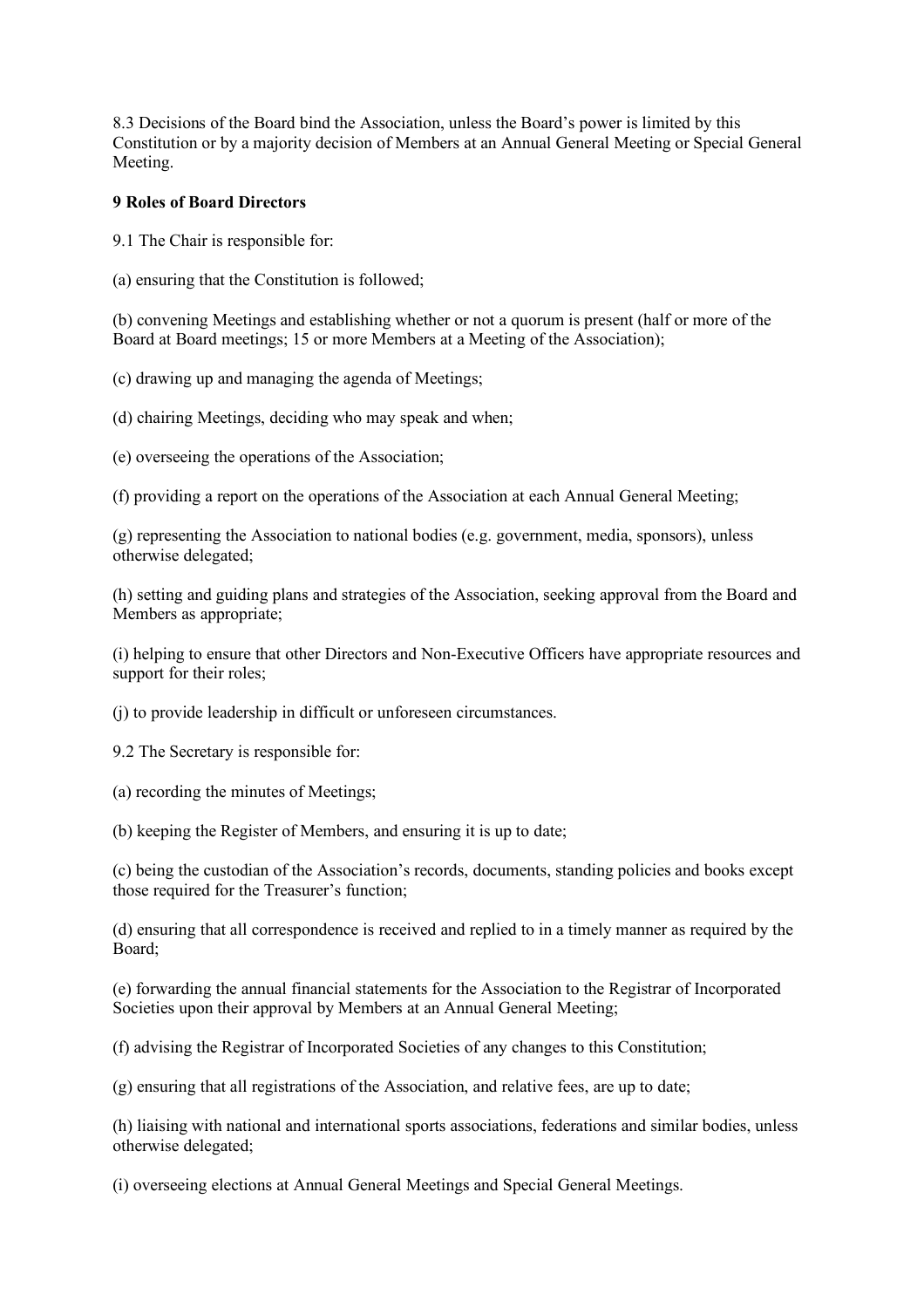9.3 The Treasurer is responsible for:

(a) keeping proper accounting records of the Associations's financial transactions to allow its financial position to be readily ascertained;

(b) preparing annual financial statements for presentation at each Annual General Meeting (these statements should be prepared in accordance with the Association's accounting policies);

(c) providing a financial report at each Annual General Meeting;

(d) ensuring that amounts owing by the Association, and amounts owed to the Association, are promptly paid and received;

(e) providing financial information to the Board as determined by them;

(f) recommending accounting policies to the Board;

(g) ensuring that the Association is financially and fiscally compliant with all relevant legislation and regulations;

(h) managing the Association's banking relationships.

- 9.4 The Deputy Chair is responsible for:
- (a) deputising for the Chair when he or she is not available;

(b) fundraising and sponsorship (both for the Association and on behalf of Affiliated Clubs);

(c) encouraging and supporting the growth and development of the game;

(d) liaising with Affiliated Clubs, ensuring that their views are represented to the Board, and that they receive appropriate support from the Board and the Association;

(e) encouraging the formation of local disc golf clubs in New Zealand, and providing guidance and support to them:

(f) setting conflict of interest policy (seeking Board approval as appropriate), and handling specific conflict of interest cases;

(g) overseeing disciplinary policy and processes.

9.5 The Tour Director is responsible for:

(a) creating and managing the annual calendar of Tour and other events in New Zealand;

(b) sanctioning Tour events on application by tournament directors; inviting proposals for the running of tournaments and events owned by the Association or carried out in its name;

(c) ensuring that Tour events are conducted in accordance with agreed policies and guidelines;

(d) helping to ensure that tournament directors receive appropriate technical assistance;

(e) proposing, updating and communicating NZDG policies relating to Tour events;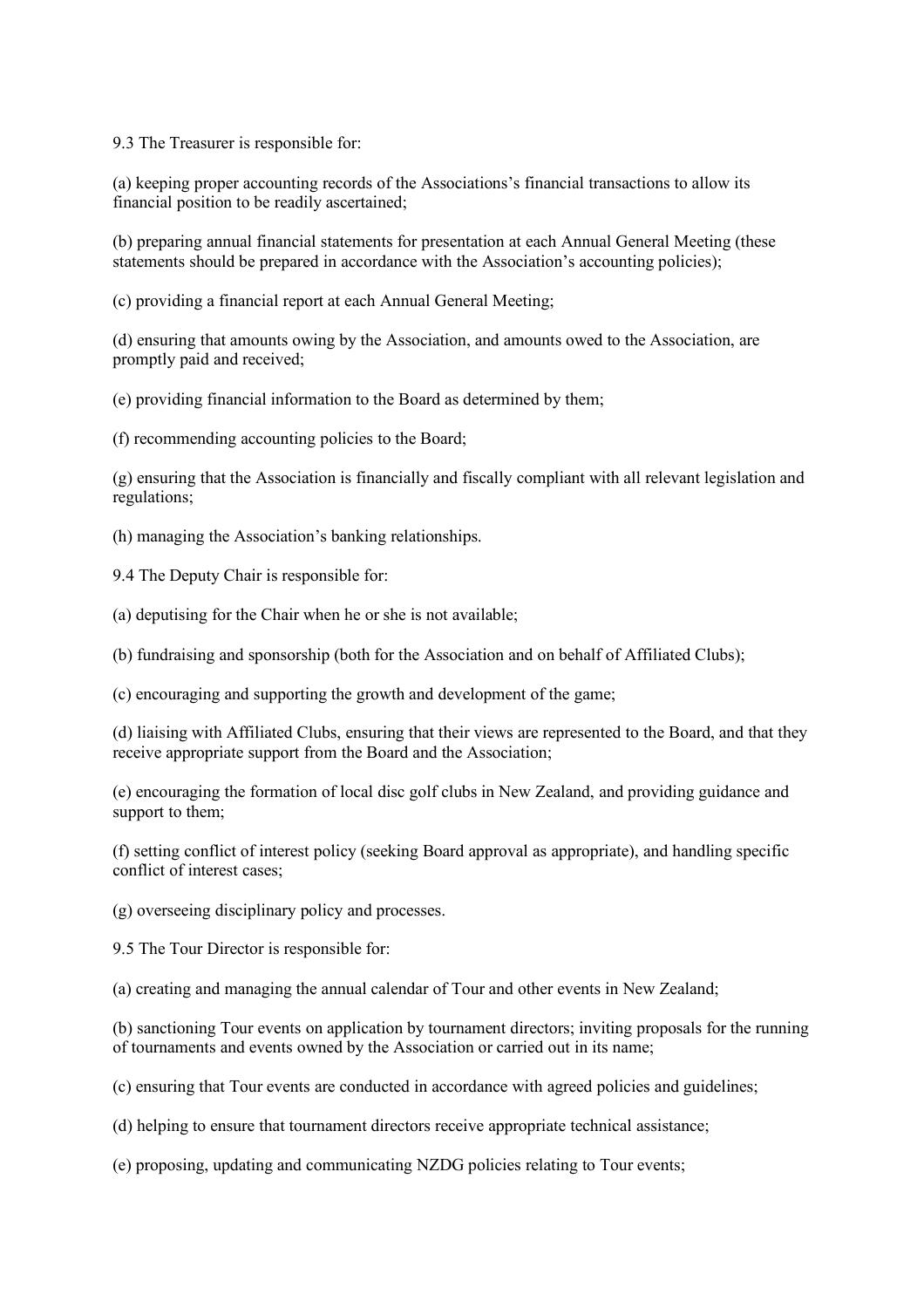(f) ensuring that the results of Tour events are reported with timeliness and accuracy, and that the appropriate databases are updated (e.g. National Tour standings, PDGA);

(g) guiding the Board with regard to policy and strategy for Tour and other events, including policy and strategy related to growth.

9.6 The Outreach Director is responsible for:

(a) researching outreach, education, training and coaching initiatives and making them available to the Association and Affiliated Clubs;

(b) proposing strategy and policy relating to outreach and education to the Board;

(c) implementing such strategy and policy as agreed by the Board;

(d) securing funding for specific outreach and education initiatives, both nationally and locally;

(e) educating Members, players and the public about disc golf safety.

9.7 The Communications Director is responsible for:

(a) ensuring that the views of Members are properly represented to the Board;

(b) acting as a first point of contact for Members with queries and ensuring that these queries are responded to in a timely manner;

(c) proposing and managing the Association's communication policy to Members and non-Members;

(d) managing the Association's website, Facebook page and similar;

(e) assisting the Chair, other Directors as appropriate, and Affiliated Clubs in their dealings with media;

(f) making recommendations to the Board to ensure that Membership of the Association remains a valid and worthwhile proposition.

9.8 It is expected that Directors will attend every board meeting, apart from in exceptional circumstances, prepare thoroughly for board meetings, be involved in additional meetings and governance related activities, and contribute fully at board meetings.

9.9 Unforeseen tasks and projects will arise that do not fit neatly into any Director's portfolio of responsibilities. It is expected that all Directors will willingly take on such issues according to the needs of the Association and the current workload of the Board.

#### **10 Board Meetings**

10.1 Board Meetings may be held face-to-face, by video or telephone conference, or in any format determined by the Board.

10.2 Board Meetings may not be held unless at least half of Directors are present.

10.3 The Chair shall chair Board Meetings, or if the Chair is absent, the Deputy Chair. If both are absent, the Board shall elect another Director to chair that meeting.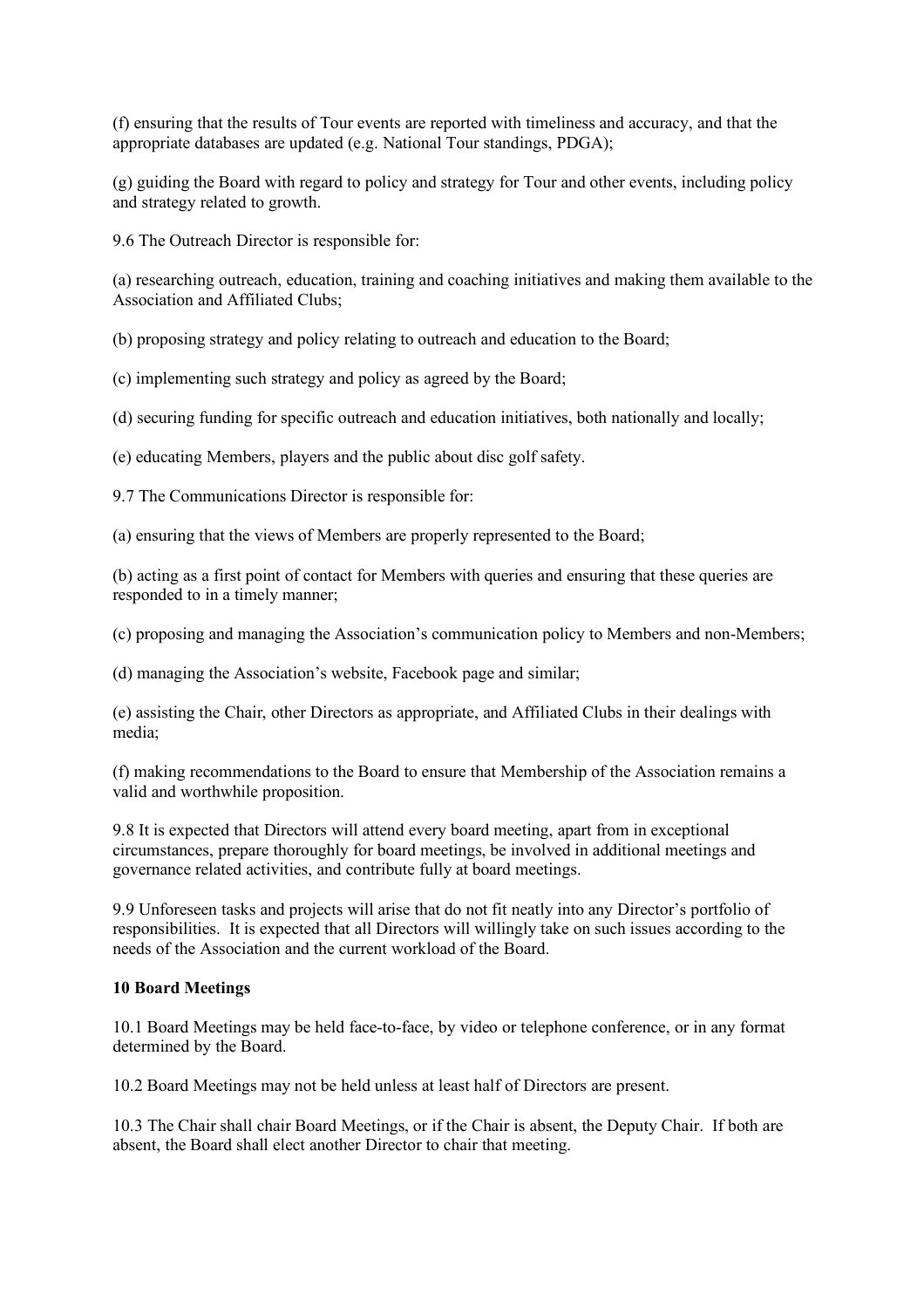10.4 Decisions of the Board shall be made by majority vote of Directors present and voting. In the event of an equal (tied) vote, the motion, resolution or decision does not pass. There shall be no casting (or second) vote.

10.5 Only Directors present at a Board Meeting may vote at that Meeting.

10.6 Subject to this Constitution the Board may regulate its own practices.

10.7 The Chair (or Deputy Chair, or Director elected to chair the meeting) shall adjourn the meeting if necessary.

10.8 If within half an hour after the time appointed for a Board Meeting a quorum is not present, the meeting shall stand adjourned to a day, time and place determined by the Chair. If at such an adjourned meeting a quorum is not present, the meeting shall be dissolved without further adjournments.

## **11 Working Groups**

11.1 The Board may at its sole discretion appoint Working Groups to carry out specific tasks, projects and work.

11.2 Such Working Groups shall regularly report progress to the Board.

11.3 Such Working Groups have no authority or powers except as delegated, approved, or ratified by the Board.

## **12 Non-Executive Officers**

12.1 The Board may at its sole discretion appoint Non-Executive Officers to perform specific roles.

12.2 Such Non-Executive Officers have no authority or powers except as delegated, approved, or ratified by the Board.

12.3 The appointment of Non-Executive Officers shall be until the next Annual General Meeting of the Association.

12.4 After each Annual General Meeting, current Non-Executive Officers shall be re-appointed or dismissed as decided by the Board at its sole discretion.

## **13 Types of Members**

13.1 Membership may comprise different classes as determined by the Association.

13.2 Members have the rights and responsibilities set out in this Constitution.

13.3 Members must be at least 13 years of age in order to vote at Association Meetings, propose or second members for election to the Board, and to propose or second Motions for consideration at Association Meetings. Other than these, Members under 13 years of age have all other rights of Membership.

#### **14 Admission of Members**

14.1 To become a Member, a person (hereinafter "the Applicant") shall: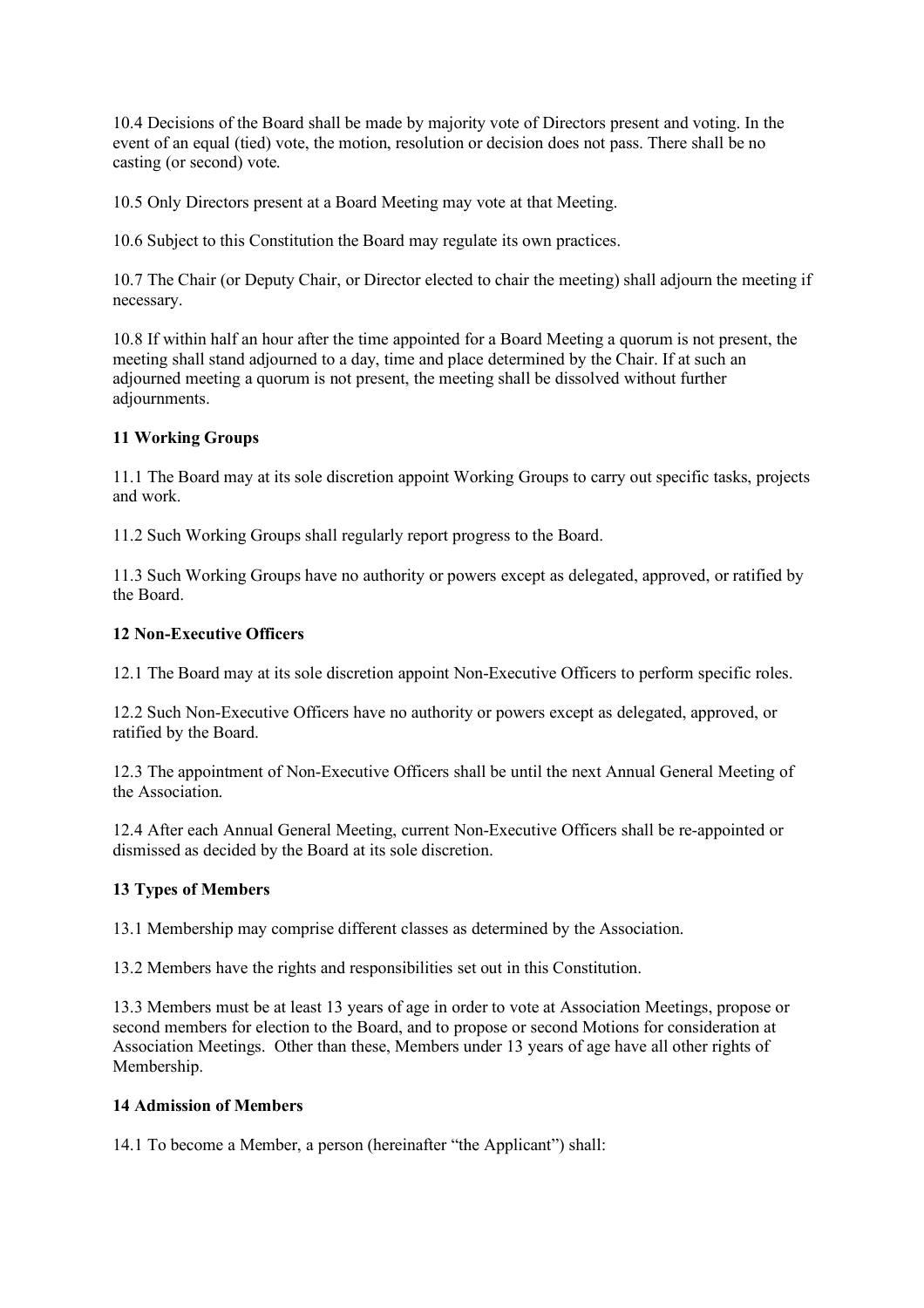(a) complete an application form, if required by this Constitution, or by the Bylaws and other rules of the Association, or by the Board; and

(b) supply any other information that the Board requires; and

(c) meet any other criteria as set out in this Constitution or in the Bylaws and other rules of the **Association** 

14.2 The Board may interview the Applicant when it considers Membership applications.

14.3 The Board shall have complete discretion when it decides whether or not to allow the Applicant to become a Member. The Board shall advise the Applicant of its decision, and that decision shall be final.

14.4 Unless clearly indicated otherwise, the term of Membership is for one calendar year from the date of admission or renewal.

#### **15 The Register of Members**

15.1 The Secretary shall keep a register of Members (hereinafter the "Register"), which shall contain the names, dates of birth and contact details of all Members, and the dates at which they became Members.

15.2 If a Member's contact details change, that Member shall give the new details to the Secretary.

15.3 Each Member shall provide such other details as required from time to time by the Board.

#### **16 Cessation of Membership**

16.1 Any Member may resign by giving written notice to the Secretary.

16.2 Membership may be terminated or suspended in the following way:

(a) If for any reason whatsoever, the Board is of the view that a Member is breaching this Constitution, or acting in a manner inconsistent with the purposes, Bylaws and other rules of the Association, or acting in a manner that brings the Association into disrepute, the Board may give written notice of this to the Member (hereinafter "the Board's Notice"). The Board's Notice must:

(i) explain how the member is breaching this Constitution, or acting in a manner inconsistent with the purposes, Bylaws and other rules of the Association, or acting in a manner that brings the Association into disrepute;

(ii) state what the Member must do in order to remedy the situation; or state that the member must write to the Board giving reasons why the Board should not terminate or suspend the Member's Membership, or both;

(iii) state that if, within 14 days of the Member receiving the Board's Notice, the Board is not satisfied, the Board may at its absolute discretion immediately terminate or suspend the Member's Membership;

(iv) state that if the Board terminates or suspends the Member's Membership, the Member may appeal to the Board.

(b) 14 days after the Member received the Board's Notice, the Board may at its absolute discretion by majority vote terminate or suspend the Member's Membership by giving the Member written notice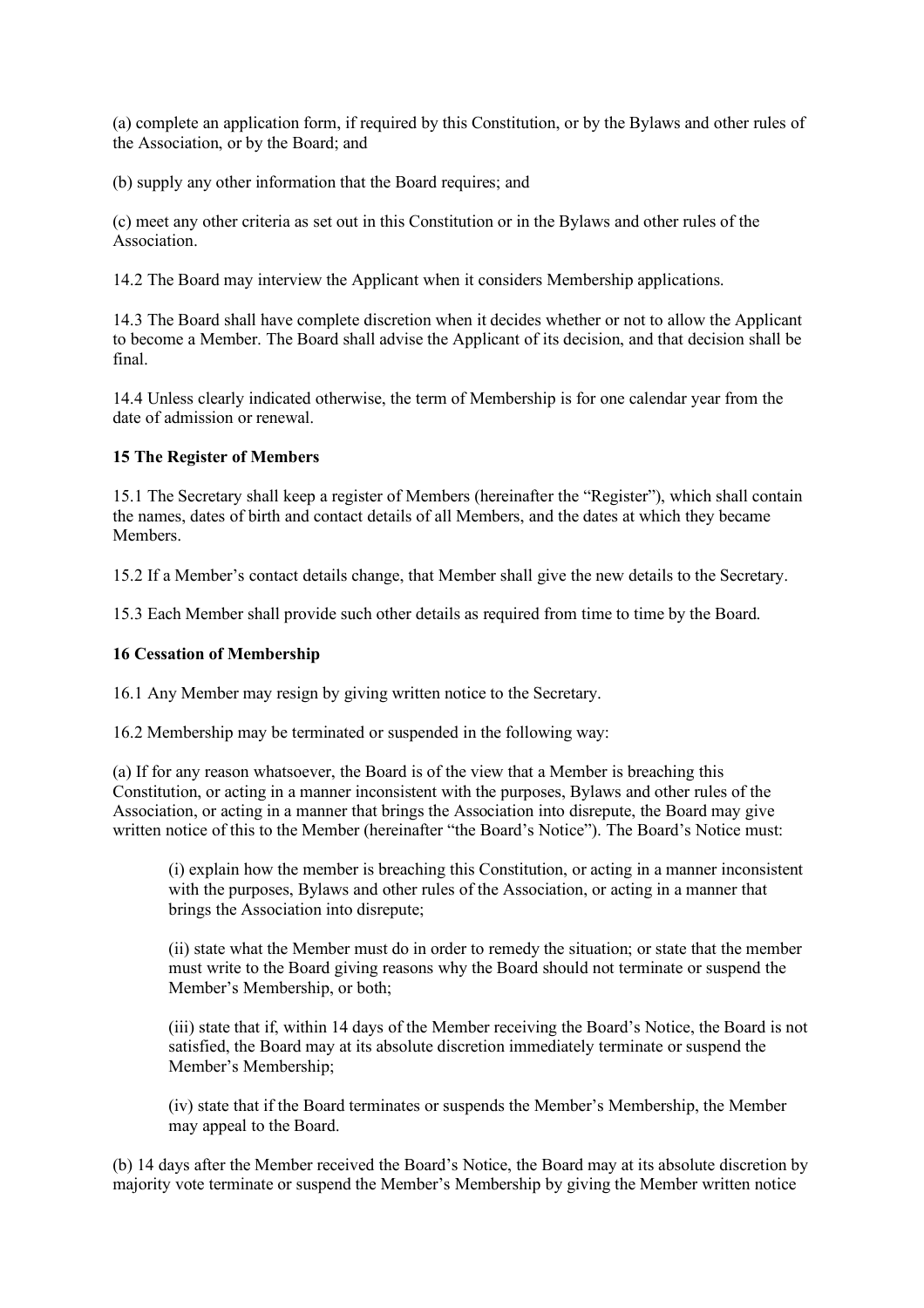(hereinafter "Termination Notice"), which takes immediate effect. The Termination Notice must state that the Member may appeal to the Board by giving written notice to the Secretary (hereinafter "Member's Notice") within 14 days of the Termination Notice.

(c) If the Member gives the Member's Notice to the Secretary, the Member will have the right to be heard at a Board Meeting held within the following 28 days. If the Member so chooses, the Member may provide the Board (via the Secretary) with a written explanation of the events as the Member sees them (hereinafter "Member's Explanation"), and may also provide written accounts by other witnesses. In addition, the Member may bring another Member of his or her choice as his or her witness and/or advocate at the Board meeting.

(d) When the Member is heard at a Board meeting, the Board may question the Member and his or her witness/advocate (if any).

(e) The Board shall then by majority vote decide whether to reinstate the Member, or to let the termination or suspension stand (the Motion being to re-instate the Member).

(f) If after a Board meeting, a terminated or suspended Member is still not satisfied, he or she may seek to put a Member's Motion to the next Annual General Meeting or Special General Meeting of the Association, subject to the normal rules and procedures for Members' Motions (see below).

16.3 Where a case for disciplining, suspending or terminating a Member arises out of a disc golf tournament or event, the Association may seek guidance from the current disciplinary policies and procedures of the Professional Disc Golf Association (though these are not binding).

#### **17 Obligations of Members**

17.1 All Members of the Association (including Directors) shall:

(a) in good faith follow the rules and obligations set out in this Constitution, and as set out in the Association's Bylaws, if any, as set out from time to time;

(b) promote the purposes of the Association;

(c) be a worthy representative and ambassador of the Association to others;

(d) do nothing to bring the Association into disrepute;

(e) respect the privacy of Members and their personal information held by the Association.

## **18. Affiliation of Disc Golf Clubs**

18.1 Local disc golf clubs, with the agreement of the Board, are to set up their own organisation and become a recognised affiliated club of the Association on satisfying the following conditions:

(a) the club must be disc golf related;

(b) the purposes of the club must not conflict with the purposes of the Association;

(c) the club must operate its own financial systems.

18.2 The decision to grant a local disc golf club affiliated status is at the sole discretion of the Board.

18.3 The Board may at its sole discretion suspend or revoke the affiliated status of a local disc golf club.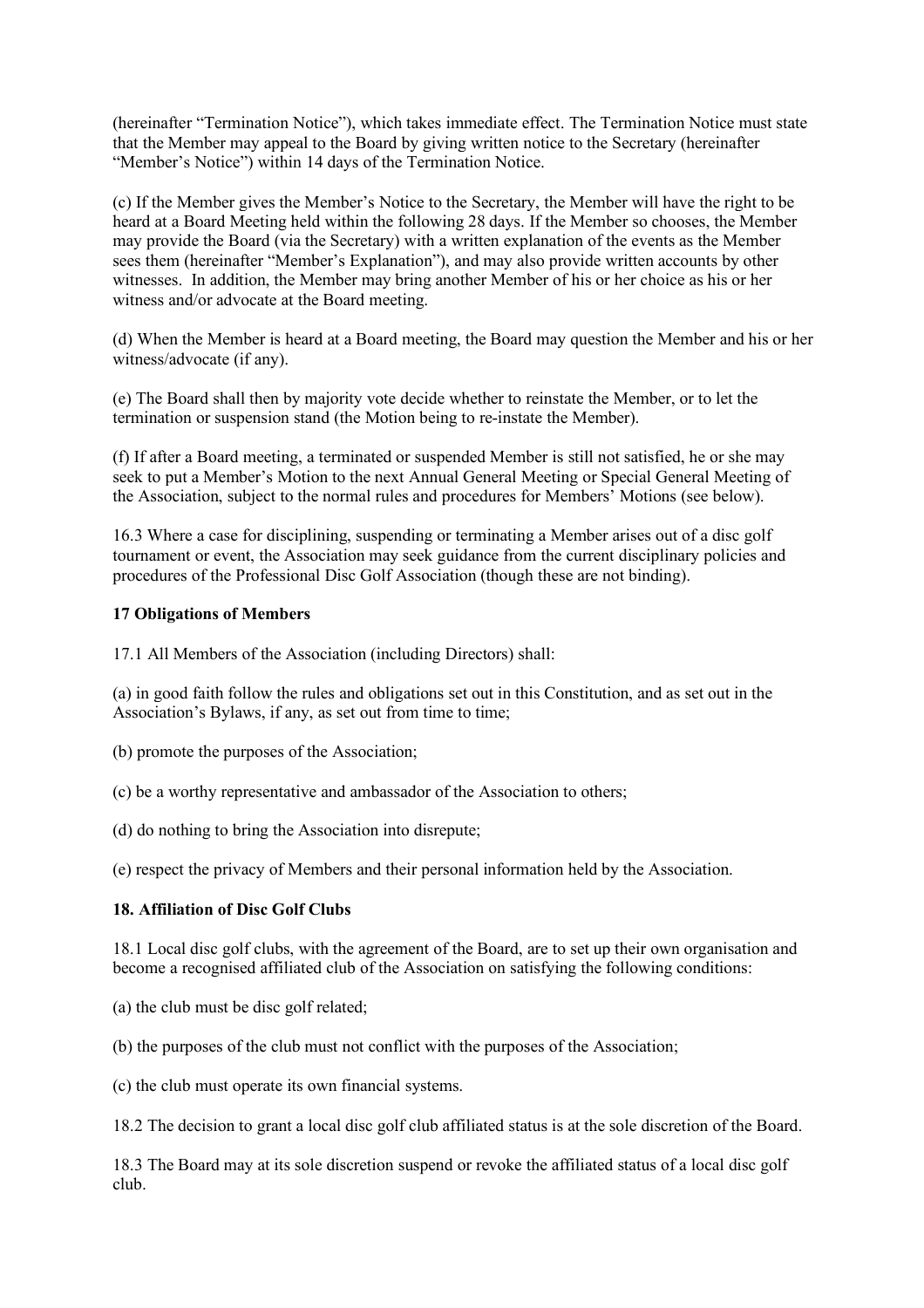18.4 In seeking or accepting affiliation, a local disc golf club acknowledges the purposes of the Association, its not-for-profit status, and the International Disc Golfer's Code.

18.5 The Association encourages local disc golf clubs to set up as incorporated societies.

## **Powers of the Association, Money, Assets**

#### **19 Powers**

19.1 The Association, by and through its Board, has the power to do all things necessary, desirable or convenient for the promotion of its purposes and objectives, and in particular may:

(a) purchase, lease, or acquire any interests in real or personal property;

(b) raise money by subscriptions, levies or otherwise and grant to subscribers or contributors such rights and privileges as the Association considers necessary;

(c) borrow or secure the payment of money in whatever manner the Association thinks fit and mortgage or otherwise charge any property or interest of the Association;

(d) enter into any contract or arrangements with any person or body;

(e) invest, lend, or deal with money not immediately required for the purposes of the Association as the Board may determine from time to time;

(f) lend money to a member, affiliated body, or recognised disc golf club with or without security on such terms and conditions as the Association may determine;

(g) apply for funding on behalf of any Member or affiliated body;

(h) employ and remunerate officers and employees of the Association as the Board sees fit;

(i) give rulings as to the application and interpretation of the rules of disc golf;

(j) exercise discipline over Members (e.g. if they are found to be in breach of their obligations as set out elsewhere in this Constitution);

(k) exercise discipline over persons who participate either as players or officials or spectators in any disc golf event or activity whether in New Zealand or overseas;

(l) encourage or rule for the playing of all disc golf related events free from the use of drugs, implement drug sampling and testing measures, apply penalties for doping infractions, develop and/or change a drugs or doping policy from time to time, in accordance with New Zealand legislation, regulations and guidance;

(m) affiliate to other national and international organisations in furtherance of the purposes of the Association;

(n) grant affiliated status to local disc golf clubs and similar bodies;

(o) make, alter, or rescind Bylaws and regulations as a separate document to these rules;

(p) exercise any power that a trustee might exercise.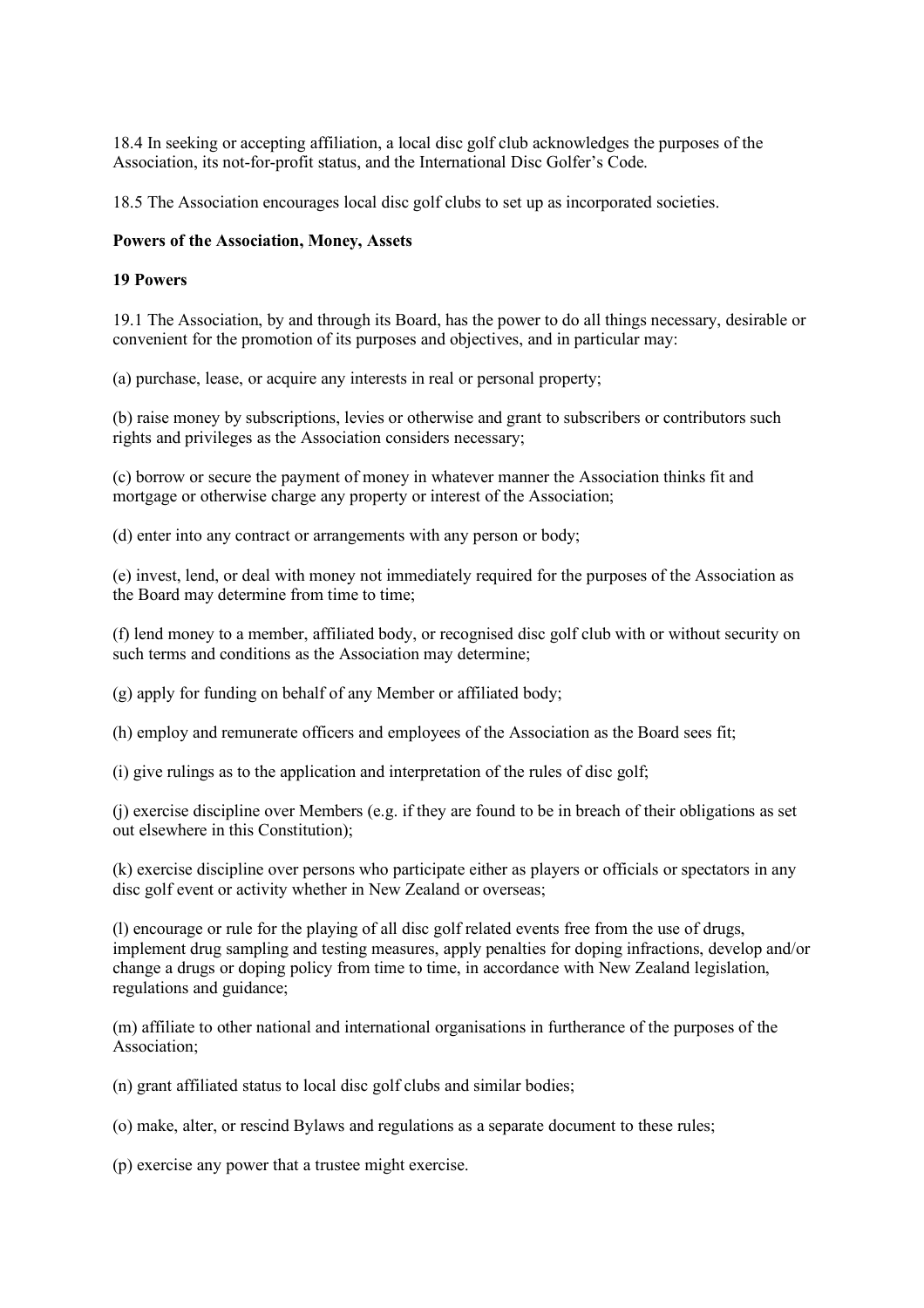## **20 Use of Money and Other Assets**

20.1 The Association shall maintain a current bank account and such other bank accounts as it sees fit.

20.2 At least two Directors shall sign or authorise all cheques, withdrawals or payments.

20.3 Funds may be raised by levies, sponsorship, event proceeds or by any other means that the Board sees fit.

20.3 The Association may borrow money subject to approval at an Annual General Meeting or Special General Meeting.

## **21 Financial Year**

21.1 The financial year of the Association begins on 1st January and ends on 31st December.

## **22 Assurance on the Financial Statements**

22.1 The Association shall appoint an accountant to review its annual financial statements (hereinafter the "Reviewer"). The Reviewer shall conduct an examination with the objective of providing a report that nothing has come to the Reviewer's attention to cause the Reviewer to believe that the financial information is not presented in accordance with the Association's accounting policies. The Reviewer must be a suitably qualified person, preferably a member of Chartered Accountants Australia and New Zealand (CAANZ), and must not be a Director of the Board, nor an employee of the Association. If the Association appoints a Reviewer who is unable to act for some reason, the Board shall appoint another Reviewer as replacement.

22.2 The Board is responsible for providing the Reviewer with:

(a) access to all information of which the Board is aware that is relevant to the preparation of the financial statements such as records, statements, documentation and other information;

(b) additional information that the Reviewer may request from the Board for the purpose of the review; and

(c) reasonable access to persons within the Association from whom the reviewer deems it necessary to obtain information or evidence.

22.3 The Reviewer shall be appointed by majority vote of the Board, and confirmed by majority vote of Members at an Annual General Meeting or Special General Meeting.

22.4 An audit of the Association's annual financial statement by a suitably qualified professional auditor shall be conducted if:

(a) required by the Board; or

(b) required by majority vote of Members at an Annual General Meeting or Special General Meeting.

#### **23 Joining Fees, Subscriptions and Levies**

23.1 Membership shall be either subscription-based or events-based for a period of 12 months.

23.2 Matters relating to membership types, conditions, duration, fees, rights, obligations and terminations shall be included in the Association's Membership Policy.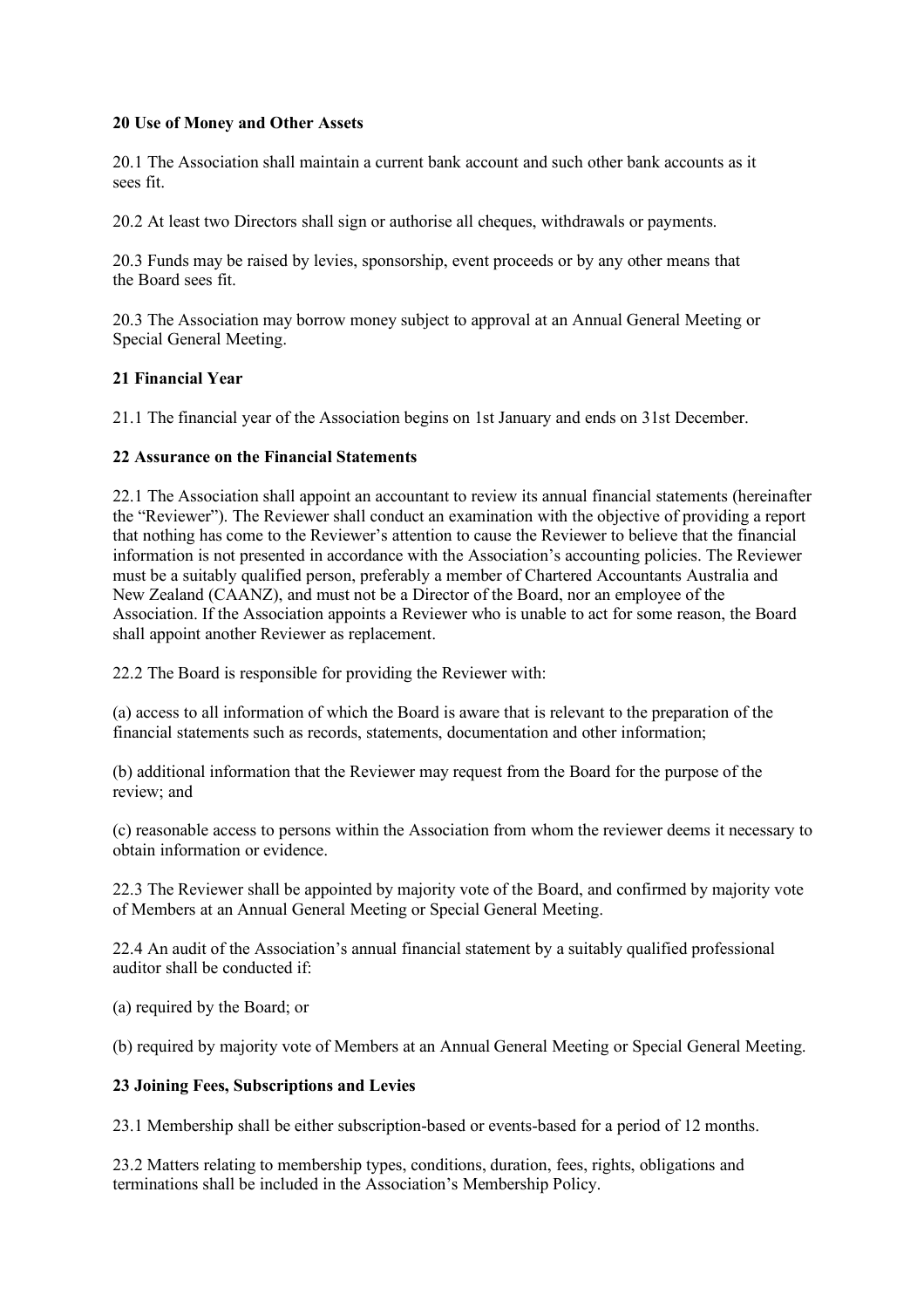23.3 Any changes to the Association's Membership Policy shall be approved by the Board.

23.4 Members or Clubs affiliated with the Association are prohibited from deriving any pecuniary gain, excluding prizes, from any of the Association's properties or activities, except to the extent that such Member or Club may be remunerated by the Association for services rendered to the Association as a full-time or part-time employee, contractor or reimbursed for money paid on behalf of the Association or as otherwise specifically provided for in these rules.

## **CONDUCT OF MEETINGS OF THE ASSOCIATION**

## **24 Meetings of the Association**

24.1 Association Meetings are of two kinds:

(a) the Annual General Meeting, which shall be held once every year no later than five months after the Association's financial year end;

(b) a Special General Meeting, which may be called by the Board at any time.

24.2 Annual General Meetings should where possible be held in conjunction with a major national tournament.

24.3 The Secretary shall give all Members at least 30 days written notice of the date, time and place of any Annual General Meeting or Special General Meeting, and 10 days written notice of the business to be conducted at that Meeting.

24.4 If the Secretary has sent a notice to all Members in good faith, the Meeting and its business will not be invalidated simply because one or more of the Members do not receive the notice.

24.5 All current Members may attend Association Meetings. Voting rights at Association Meetings may be subject to age, residence and other requirements, as specified elsewhere in this Constitution and the Bylaws and other rules of the Association.

24.6 No Association Meeting may be held unless at least 15 members attend (which constitutes a quorum).

24.7 Association Meetings shall be chaired by the Chair, or in his absence by the Deputy Chair. If both are absent, the Association shall elect another Director of the Board to chair the Meeting.

24.8 An Annual General Meeting shall be held each year for the following purposes:

(a) to receive minutes of the previous Annual General Meeting and of any Special General Meetings held since the previous Annual General Meeting;

(b) to receive the Chair's annual report on the operations of the Association;

(c) to receive the Treasurer's report on the finances of the Association, together with the annual financial statements as approved by the Board;

(d) to recognise and reward significant achievements;

(e) to receive reports from local disc golf clubs;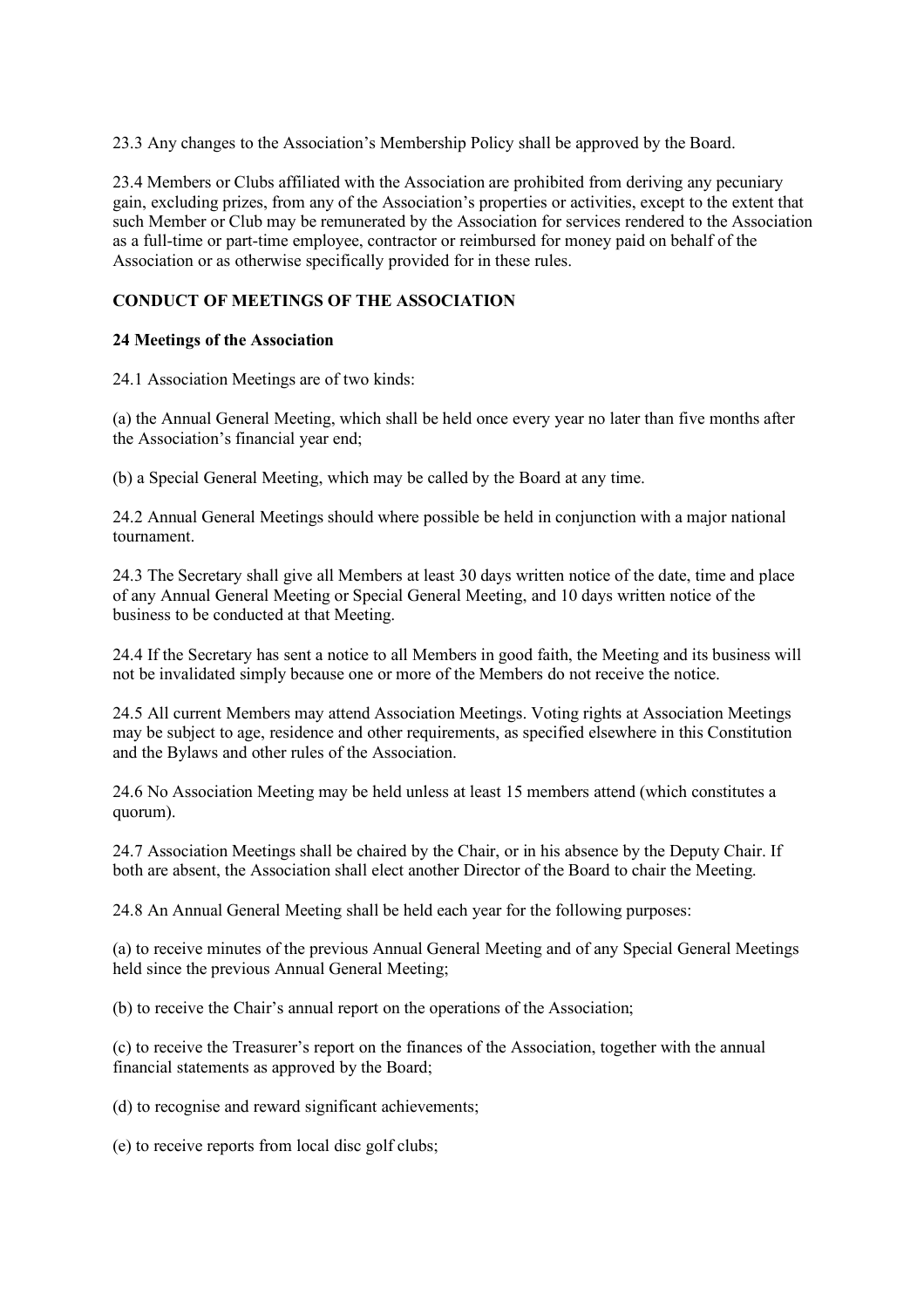(f) to decide on any motion proposed by the Board or by Members, which must be notified to Members along with the meeting notice;

(g) to confirm the membership terms and fee structure for the upcoming year;

(h) election of nominated and seconded Directors of the Board as notified to the Secretary;

(i) to consider, if the Chair consents, any general or other business item.

24.9 Any Association Member may nominate any other Member for election to the Board. Such nomination must be given to the Secretary in writing at least 20 days before the date of the Annual General Meeting or Special General Meeting at which Directors of the Board are to be elected. A Member may not nominate himself.

24.10 A Member nominated for election to the Board must also be seconded by a Member other than the nominating Member. Secondment must be given to the Secretary in writing at least 20 days before the date of the Annual General Meeting or Special General Meeting at which Directors of the Board are to be elected. A Member may not second his or herself. If a Member is nominated, but not seconded (or seconded, but not nominated), he or she shall not be eligible to stand for election.

24.11 The Secretary shall make minutes of previous Association meetings available for inspection by any Member on request.

## **25 Adjournment of Association Meetings**

25.1 The Chair shall adjourn any Association Meeting if necessary.

25.2 If within half an hour after the time appointed for a Meeting a quorum is not present, the Meeting shall stand adjourned to a day, time and place determined by the Chair. If at such an adjourned Meeting a quorum is not present, the Meeting shall be dissolved without further adjournments. The Chair may with the consent of any Association Meeting adjourn the same from time to time and from place to place. No business shall be transacted at any adjourned Meeting other than the business left unfinished at the Meeting from which the adjournment took place.

## **26 Motions at Association Meetings**

26.1 Any Member may request that a Motion be voted on (hereinafter a "Member's Motion") at a particular Association Meeting by giving written notice to the Secretary at least 20 days before that Meeting. The Member may also provide information in support of the Motion. The Member's Motion must be seconded by another Association Member. The Board may at its absolute discretion decide whether or not the Association will vote on the Motion. However, if the Member's Motion is signed by at least 15 Members:

(a) it must be voted on at the Association Meeting chosen by the Member; and

(b) the Secretary must give the wording of the Member's Motion to all Members at least 10 days before the Club Meeting chosen by the Member.

26.2 The Board may put forward motions for the Association to vote on (hereinafter "a Board Motion"), which shall be notified to Members at least 10 days before the Association Meeting.

26.3 The Board may at its sole discretion recommend to Members how to vote on any Motion at Association Meetings.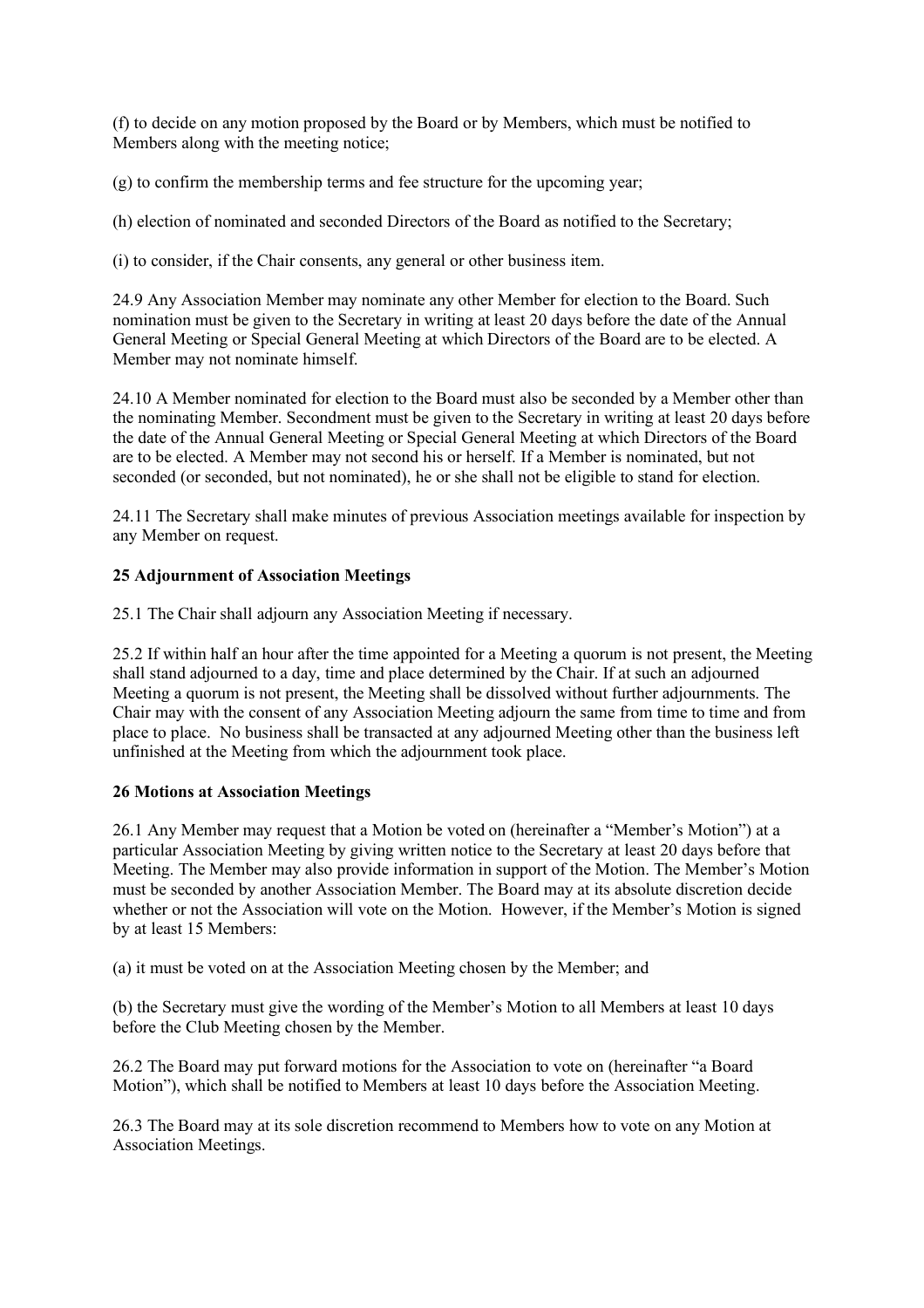## **27 Voting and Elections**

27.1 Decisions made at Association Meetings shall be by majority vote of those Members voting, except that Motions to alter or replace these Articles of Association shall require a two-thirds majority.

27.2 Provision shall be made by the Board for any member who is unable to attend an Association Meeting in person to vote electronically in any election or on any Motion notified to Members. Since electronic voting shall be made available to all Members, there shall be no proxy votes.

27.3 Electronic voting is subject to a cut-off of up to 48 hours before the scheduled start of an Association Meeting, as determined by the Board and notified to Members.

27.4 Points of order and minor business items that do not significantly alter Association policy may at the Chair's discretion be voted on by acclaim or by show of hands at Association meetings.

27.5 If the vote on any Motion at a Club meeting is tied, it shall be recounted. If still tied after recounting, the Motion does not pass. There is no casting (or second) vote.

27.6 Elections of Directors of the Board shall be open to all Members who have voting rights.

27.7 Finalised ballots shall be distributed to Members electronically at least 10 days before a scheduled Association Meeting.

27.8 Members voting electronically shall have from receipt of the finalised electronic ballot up until the notified cut-off time decided by the Board to complete and submit their electronic ballots.

27.9 Members are encouraged to vote electronically. Members who wish to vote using a paper ballot may do so, provided they complete the paper ballot and give it in person to the Secretary or Acting Secretary for the Association Meeting no later than the scheduled start of the Meeting.

27.10 A Member may vote in an election either electronically, or in person, before an Association Meeting (but not both). Each Member with voting rights has only one vote.

27.11 Elections shall be held to all 7 Board Director positions at each Annual General Meeting. In addition, elections to specific Board Director positions may be held at a Special General Meeting in order to fill any vacancy, according to the needs of the Association.

27.12 At all Annual General Meetings, and at any Special General Meeting at which elections are held to fill more than one vacant Board Director position, elections shall be carried out strictly in the following order:

- (a) Chair
- (b) Secretary
- (c) Treasurer
- (d) Deputy Chair
- (e) Tour Director
- (f) Outreach Director
- (g) Communications Director

27.13 Where a Board Director position is contested by only one candidate, the ballot given to Members shall allow a "Yes" or "No" vote for the candidate. This allows Members a vote of no confidence in the candidate, as well as allowing a successful candidate to gauge the popularity of their proposed policies. In order for the candidate to be elected, he or she must secure more "Yes" votes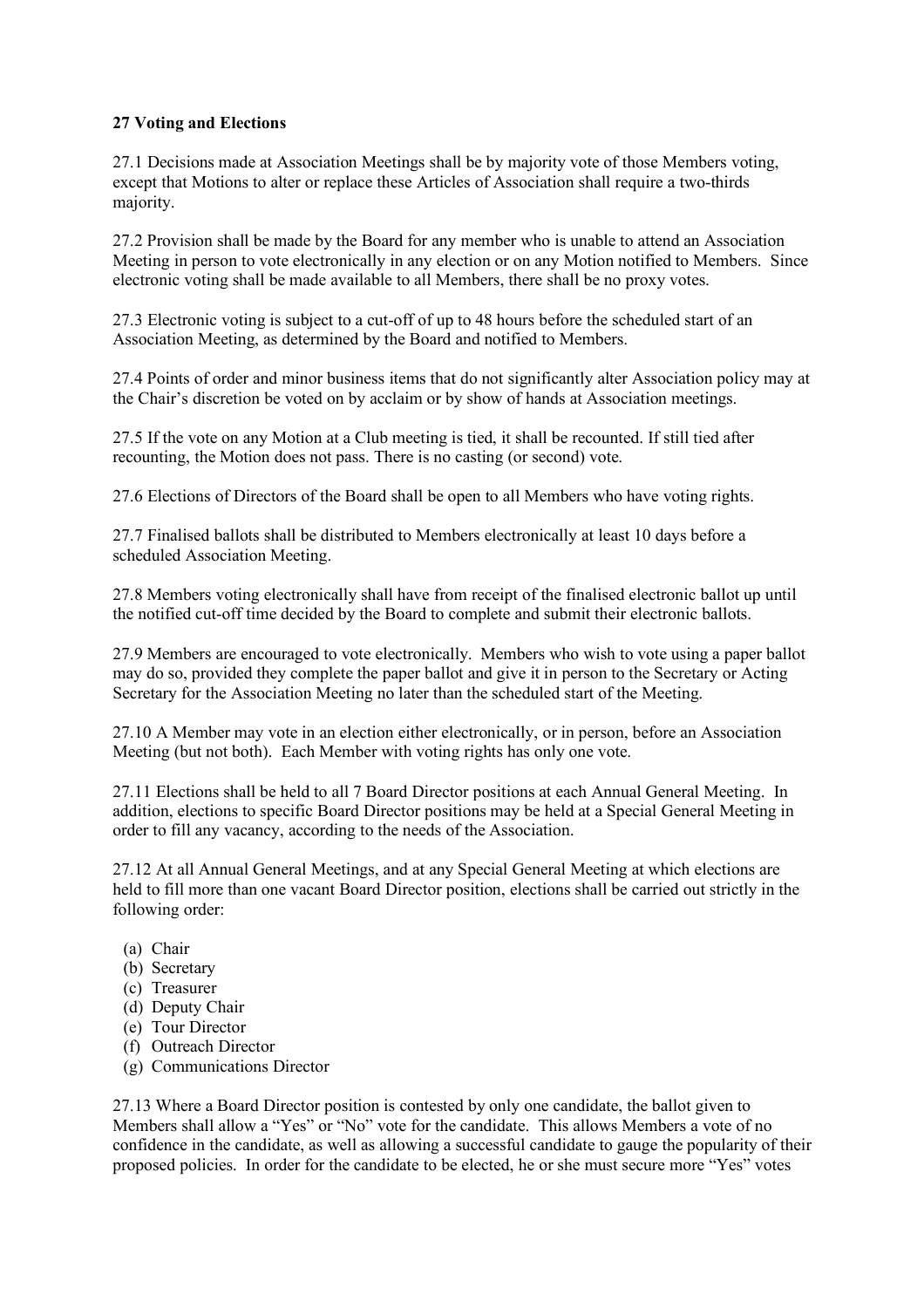than "No" votes. If the candidate secures an equal number of "Yes" and "No" votes, these shall be recounted. If after recount the numbers are still equal, the candidate shall not be elected.

27.14 Where a Board Director position is contested by two candidates, the ballot given to Members shall allow Members to vote for one candidate or the other (but not both). The candidate who secures the most votes shall be elected. In the event of a tied vote, there shall be a recount. If still tied after recount, the election shall be decided by the toss of a coin, overseen by the Chair of the Meeting.

27.15 Where a Board Director position is contested by three or more candidates, the ballot given to Members shall allow Members to number candidates in order of preference, 1,2,3, etc., with 1 being their most preferred candidate, 2 being their next preferred candidate, and so on. There is no requirement for Members to number more than 1 candidate, however, it is recommended that they do so. When voting is finished, the ballots shall be gathered and tallied in rounds as follows:

- (a) The number of "1" votes for each candidate shall be counted. If any candidate secures more than half of the "1" votes cast, he or she is duly elected.
- (b) If no candidate secures more than half of the "1" votes in the first round, the candidate with the least "1" votes shall be eliminated from the ballot, and the votes of Members who voted for the eliminated candidate shall be transferred to the candidate that they ranked "2". Votes shall then be recounted and if any candidate secures more than half of the "1" votes plus transferred "2" votes, he or she is duly elected.
- (c) If no candidate secures more than half of "1" and transferred "2" votes in the second round, the process shall be repeated as necessary (the candidate with the least votes shall be eliminated from the ballot, and the votes of Members who voted for the eliminated candidate shall be transferred to their next ranked candidate) until such time as a single candidate has secured more than half of votes, when he or she is duly elected.
- (d) In the event of a tied count (whether to eliminate a candidate, or to elect a candidate), there shall be a recount. If the vote is still tied, the elimination or election shall be decided by countback, that is, by reference to the votes received by the candidates in the previous round, failing which the round before that, and so on. In the case of elimination, the candidate who secured the least votes in the previous round or rounds is eliminated. In the case of election, the candidate who secured the most votes in the previous round or rounds is duly elected.
- (e) In the unlikely event of a tied vote for elimination or election of a candidate that cannot be resolved by countback, the matter shall be decided by coin toss or similar random method, overseen by the Chair of the Meeting with the approval of voting Members present.

27.16 Candidates may if they wish put themselves forward for election to two or three different Board Director positions (henceforward "multiple candidates"). Candidates are encouraged not to stand for three positions without good reason. Should any candidates put themselves forward for more than one position, the following procedures take effect:

- (a) Once a multiple candidate is duly elected to a specific Board Director position (which elections are held in a specific order), then that candidate is eliminated from subsequent ballots.
- (b) Where elimination of one or more multiple candidates by prior election means that any subsequent Board Director position has only one candidate, there shall be a "Yes" or "No" vote for that candidate by voting Members present at the Meeting, otherwise analogous to 27.12 above. Provision shall be made for this vote to be made in secret.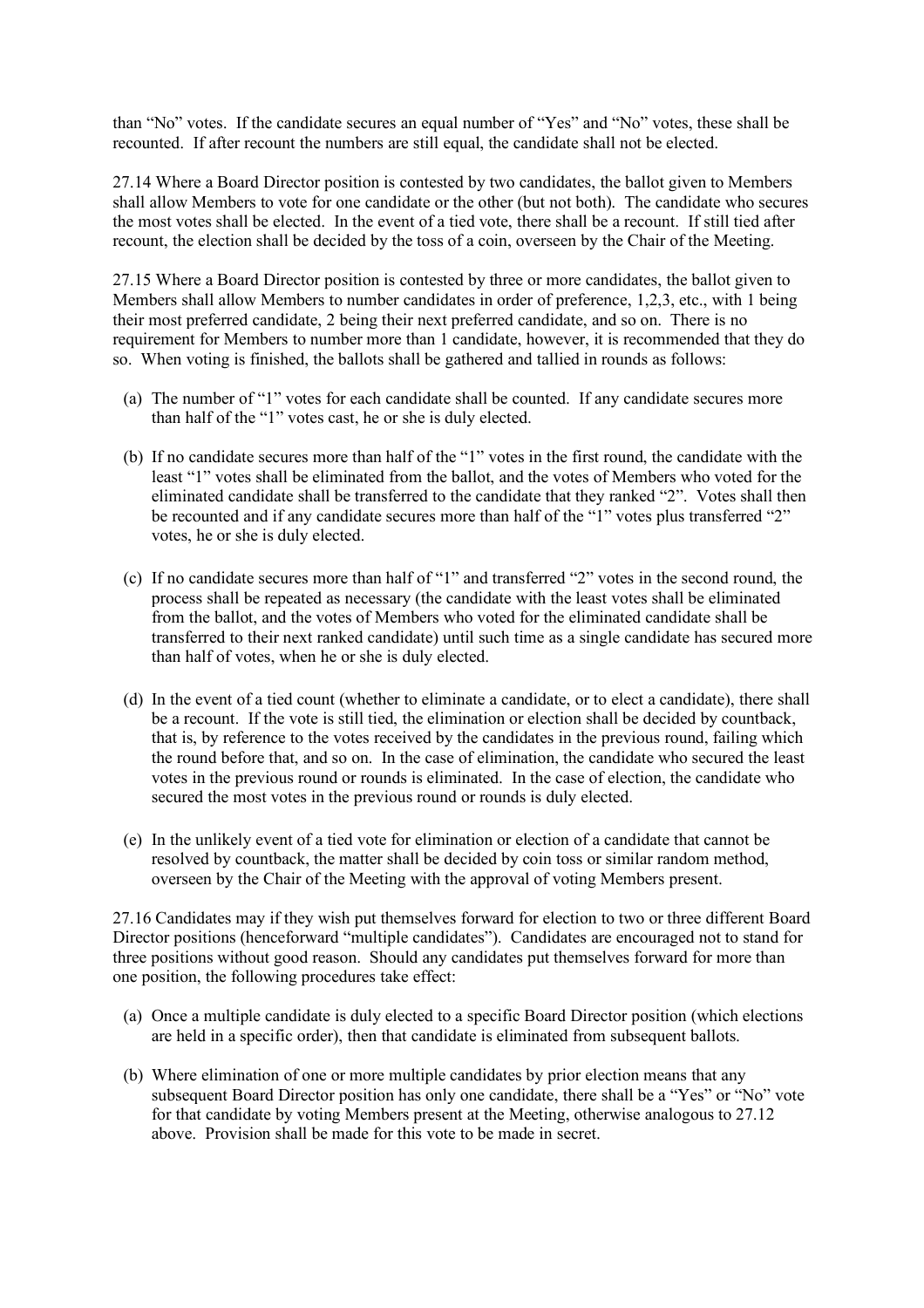(c) Where elimination of one or more candidates by prior election means that the number of candidates for a subsequent Board Director position is reduced, but still has at least two candidates, that election shall follow the preference voting procedures set out in 27.14 above, with the votes for the candidate or candidates eliminated by prior election being transferred to Members' next ranked candidates.

27.17 Votes may be gathered, counted and tallied by Directors of the Board, or by tellers appointed by them.

27.18 Votes of individual Members shall be kept strictly secret.

27.19 The Secretary shall publish the results of elections for each candidate without undue delay.

## **28 Altering this Constitution**

28.1 The Association may alter or replace this Constitution at an Association Meeting by a resolution passed by a two-thirds majority of those Members voting.

28.2 When a change to this Constitution is approved by an Association Meeting, no change shall take effect until the Secretary (or Acting Secretary if agreed by the Board) has filed the changes with the Registrar of Incorporated Societies in accordance with required procedure.

28.3 No additions to or alteration or recession of these Rules relating to the non-profit aims of the Association or the winding up of the Association shall be approved without the consent of Inland Revenue. The provisions and effect of this clause shall not be removed from this Constitution and shall be included and implied into any document replacing this Constitution.

## **REMEDIES AVAILABLE TO MEMBERS**

#### **29 Remedies Available to Members in the Event of Dissatisfaction**

29.1 If a Member or Members find that one or more Directors, or the Board as a whole, are not discharging their duties or obligations properly as set out in this Constitution, or according to other Bylaws and rules of the Association, there are processes and remedies available to them, including:

(a) discussing the matter with one or more Directors, or with the Board as a whole;

(b) tabling and voting on Motions at Annual General Meetings or Special General Meetings;

(c) nominating, seconding and electing Directors at Annual General Meetings or Special General Meetings.

29.2 In addition, Members that wish to make an objection or complaint about the conduct of the Association's affairs may do so in writing to the Board, in which case:

(a) any objection or complaint must be signed by at least 15 members;

(b) upon receipt of such an objection or complaint the Board will without undue delay investigate the matter in an effort to determine the facts, and if appropriate, reach a just and equitable resolution to the objection or complaint;

(c) the Board shall notify all parties and Members of its decision in writing;

(d) the Board's decision is final;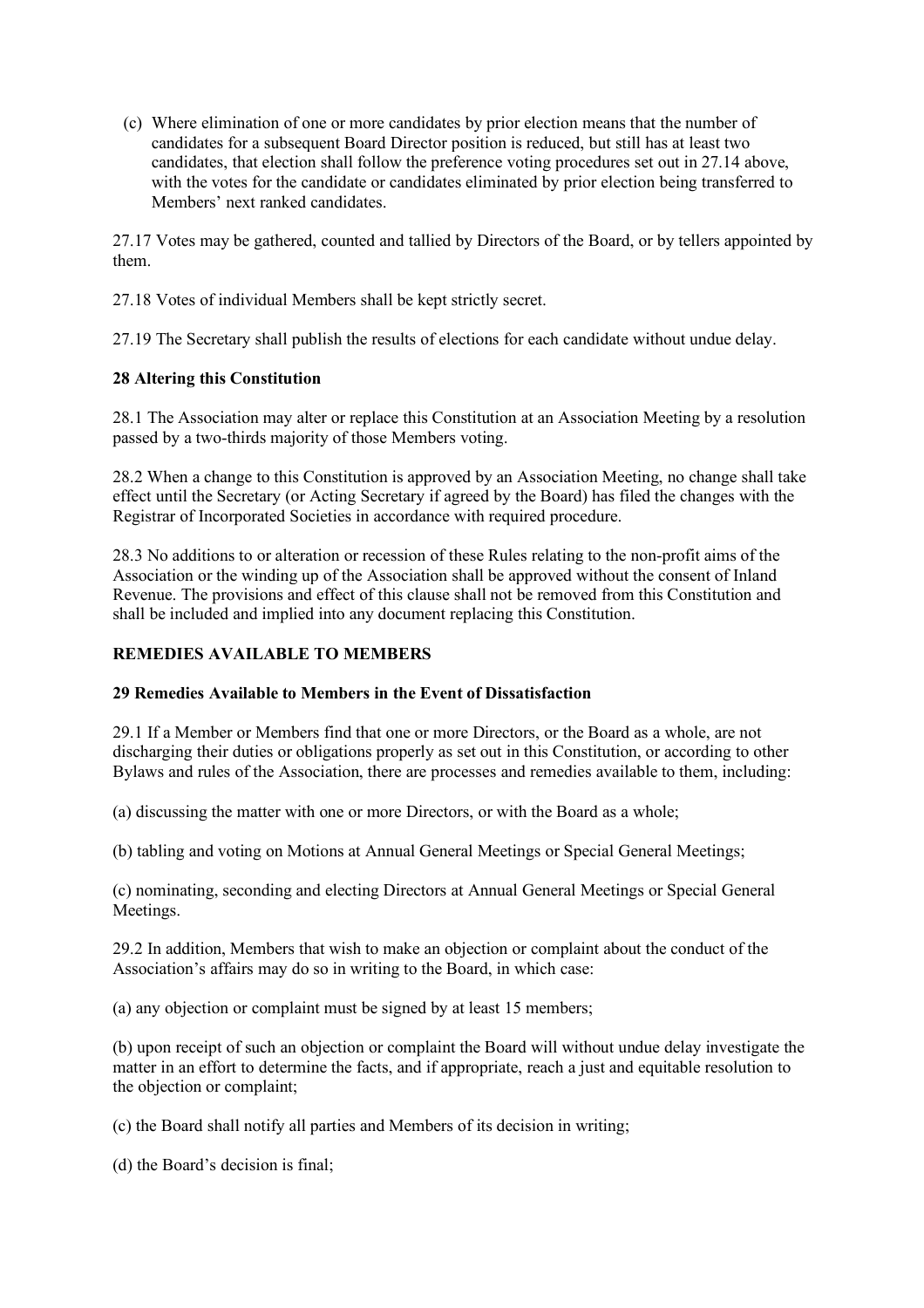(e) the Board shall respond to the objection or complaint within 30 days;

(f) the Board may at its sole discretion treat an objection or complaint signed by less than 15 Members in a similar way, but is not obliged to do so;

(g) it is expected that any such objection or complaint will have been discussed with one or more Directors and/or the Board as a whole before Members resort to a written complaint in the manner set out.

## **30 CONFLICT OF INTEREST**

30.1 The Association shall establish and maintain a Conflict of Interest policy, as determined by the Board from time to time.

30.2 The Association's Conflict of Interest policy shall set out how to deal with the main types of situations likely to give rise to actual or perceived conflicts of interest.

30.3 Conflict of interest cases and situations not covered by the Association's policy shall be dealt with by analogy to existing policy, and/or at the sole discretion of the Board.

30.4 All Directors, Non-Executive Officers, employees of the Association, and candidates for election to the Board shall sign a Declaration of Interest in a form to be determined by the Board from time to time.

30.5 The Association's Conflict of Interest policy and all current Declaration of Interest forms shall be made available to Members and the general public (e.g. by display on the Association's website).

#### **WINDING UP**

#### **31 Winding up of the Association**

31.1 The Association may be wound up by resolution passed in accordance with the provisions of the Incorporated Societies Act, 1908 or any subsequent amendments thereof.

31.2 Upon winding up, or dissolution by the Registrar, the net assets of the Association may be disposed of in accordance with a resolution passed at a general meeting to use them for the benefit of another non-profit organisation. Funds/assets must not be distributed among members.

#### **32 Bylaws**

32.1 The Board may from time to time make, alter or rescind bylaws for the general management of the Association, so long as these are not repugnant to this Constitution or to the provisions of law. All such bylaws shall be binding on Members. A copy of the bylaws for the time being (if any) shall be made available by the Secretary for inspection by any Member on request.

#### **33 Common Seal**

33.1 The Board shall provide a common seal for the Association and may replace it with a new one from time to time.

33.2 The Secretary shall have custody of the common seal, which shall only be used by the authority of the Board. Every document to which the common seal is affixed shall be signed by two persons, being any two of Chair, Secretary or Treasurer.

#### **34 Definitions, Interpretation, and Matters not Covered by the Constitution**